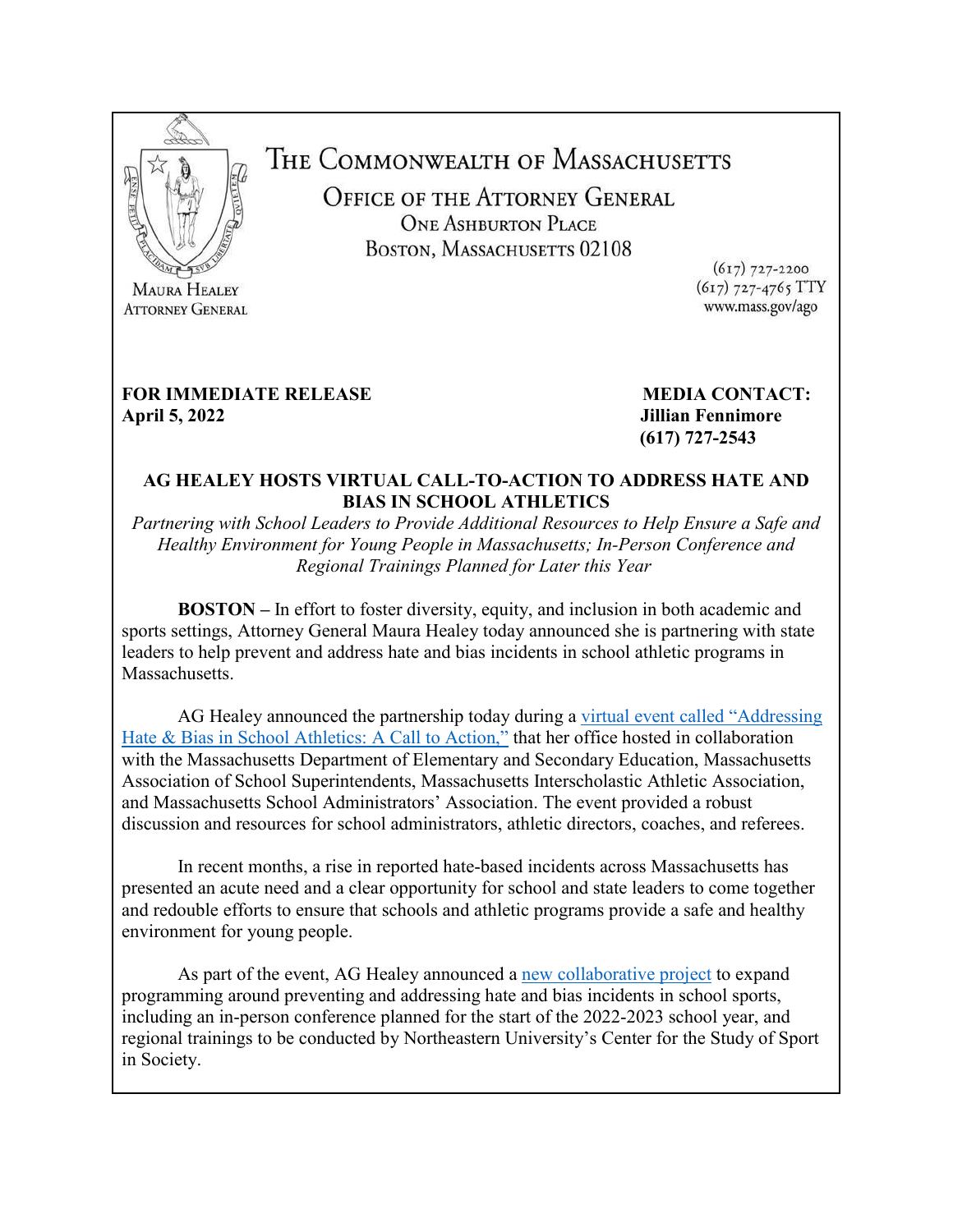"Sports can be a powerful tool for bringing people together, but in recent months we've seen too many examples where the hate and bias that infects so much of our culture has made its way into our locker rooms and onto our playing fields," said **AG Healey**. "At the end of the day, there is nothing more important than investing in the health and well-being of our young people. I want to thank our partner organizations and school leaders who are ready to build positive change throughout the state."

"School sports are important to students' physical and mental health and are a great way to build a sense of community, but only when teams, locker rooms and competitions are safe and welcoming places for everyone," said **Elementary and Secondary Education Commissioner Jeffrey C. Riley.** "This has been a challenging year in many ways, and I'm glad to see so many leaders convene around this important issue."

"There is no more important responsibility of our schools than providing a safe and supportive environment for our students to grow as responsible citizens," said **Tim Piwowar, President of the Massachusetts Association of School Superintendents**. "Hate and bias have no place in our schools and community, and it is our collective responsibility to set appropriate expectations for our students."

"The Massachusetts Interscholastic Athletic Association is positioned to play a significant role in growing the courageous leaders of tomorrow," said **Robert Baldwin, Executive Director of the Massachusetts Interscholastic Athletic Association**. "Utilizing interscholastic athletics as a platform that proactively promotes behaviors that instill respect for self, team, opponents, officials, rules and the game itself prioritizes our core responsibility – particularly educational athletics, which includes sportsmanship and diversity, equity, and inclusion."

Today's event provided attendees with information on current resources available to schools, including the AG's new [School Sports Guidance.](https://www.mass.gov/doc/ago-guidance-on-for-school-athletic-staff-on-hate-incidents/download) Following today's event, the AG's Office and its partnering organizations will host an in-person conference for school administrators, athletic directors, coaches, and referees, including panel discussions and workshops on best practices around creating a positive school environment and reporting hate and bias incidents. In addition, regional trainings across the state will be conducted by Northeastern University's Center for the Study of Sport in Society to provide more in-depth training and equip school and athletic program leaders with the tools they need to empower and support their students and to prevent and address hate.

"We, at the Northeastern University's Center for the Study of Sport in Society, applaud Attorney General Maura Healey for her leadership and unwavering commitment to stop the promulgation and proliferation of hate wherever it exists in our Commonwealth and beyond," said **Dan Lebowitz, Executive Director of The Center for the Study of Sport in Society at Northeastern University**. "Sport is an impact engine of inclusion. It has the power to elevate conversation, inspire individual and collective change agency, and create true, sustainable change. AG Healey, her office, and all the committed stakeholders in this initiative, see and embrace sport as a pathway to positive youth engagement, social-emotional development, and the collective community inherent in teamwork. Hate and hurt have no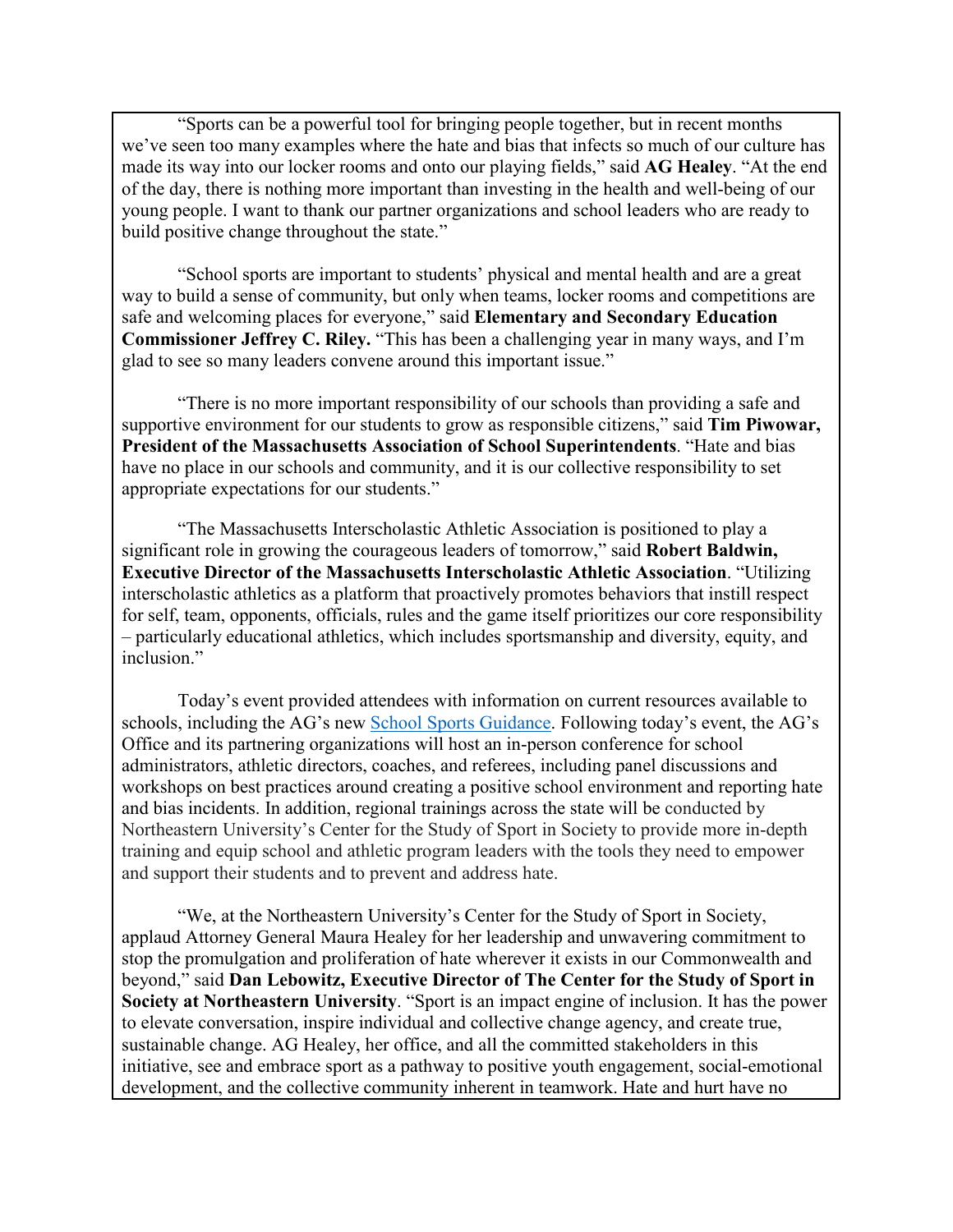place in sport, and we remain grateful to AG Healey for her responsive proactivity in creating such an intentional program of hope and healing. We are honored to contribute and be part of the team."

For more information on the AG's project on addressing hate and bias in sports and to sign your school up for upcoming programs and trainings, [click here.](https://www.mass.gov/service-details/addressing-hate-in-school-sports)

####

# **Statements of support**

**Senator Jason Lewis, Senate Chair of the Joint Committee on Education:** "Every student athlete in the Commonwealth should feel safe and supported on their team and in their school, and there should be zero tolerance for any incidents of hate or bias. I appreciate the leadership of Attorney General Healey, Commissioner Riley, and others who have joined together to help amplify this important message."

# **Representative Alice H. Peisch, House Chair of the Joint Committee on Education**:

"The Commonwealth and the rest of the nation have seen a noticeable increase of racist, homophobic, and antisemitic incidents in school athletics over the last few years. Recent school-based incidents involving hate and bias, both on and off the field, demonstrate that there is still work to be done in strengthening diversity, equity, and inclusion in our education system. Addressing this issue has been a consistent goal of the Legislature, as evidenced by the recent passage of legislation pertaining to genocide education. I am fully supportive of the efforts being undertaken by school administrators, athletic directors, and coaches from across the state, and I look forward to working closely with my legislative colleagues on continuing to prioritize actions to eliminate hate and bias from our schools."

# **Tanisha Sullivan, President of NAACP Boston:**

"When the NAACP Boston launched Take the Lead with our professional sports teams in 2017, it was with the belief that athletes and the sports community have an important role to play in stomping out hate and bias and promoting the American values of justice and equality. Following that lead, and to build stronger school communities, it is critically important that we invest in education and supports to ensure that our youth athletes and programs are also serving as champions of anti-hate and bias in our school communities."

#### **Iván Espinoza-Madrigal, Executive Director of Lawyers for Civil Rights:**

"We are grateful for the Attorney General's leadership in ensuring equity and fairness in school athletic programs. Hate and bias have no place in sports."

#### **Robert Trestan, Anti-Defamation League New England Regional Director**

"The need for a statewide call to action to end hate, bias and hazing in youth sports could not be greater. Leadership and education remain the pathway to eliminating hate from the locker rooms, fields, gyms and arenas."

# **Patience Crozier, GLBTQ Legal Advocates and Defenders Senior Staff Attorney**